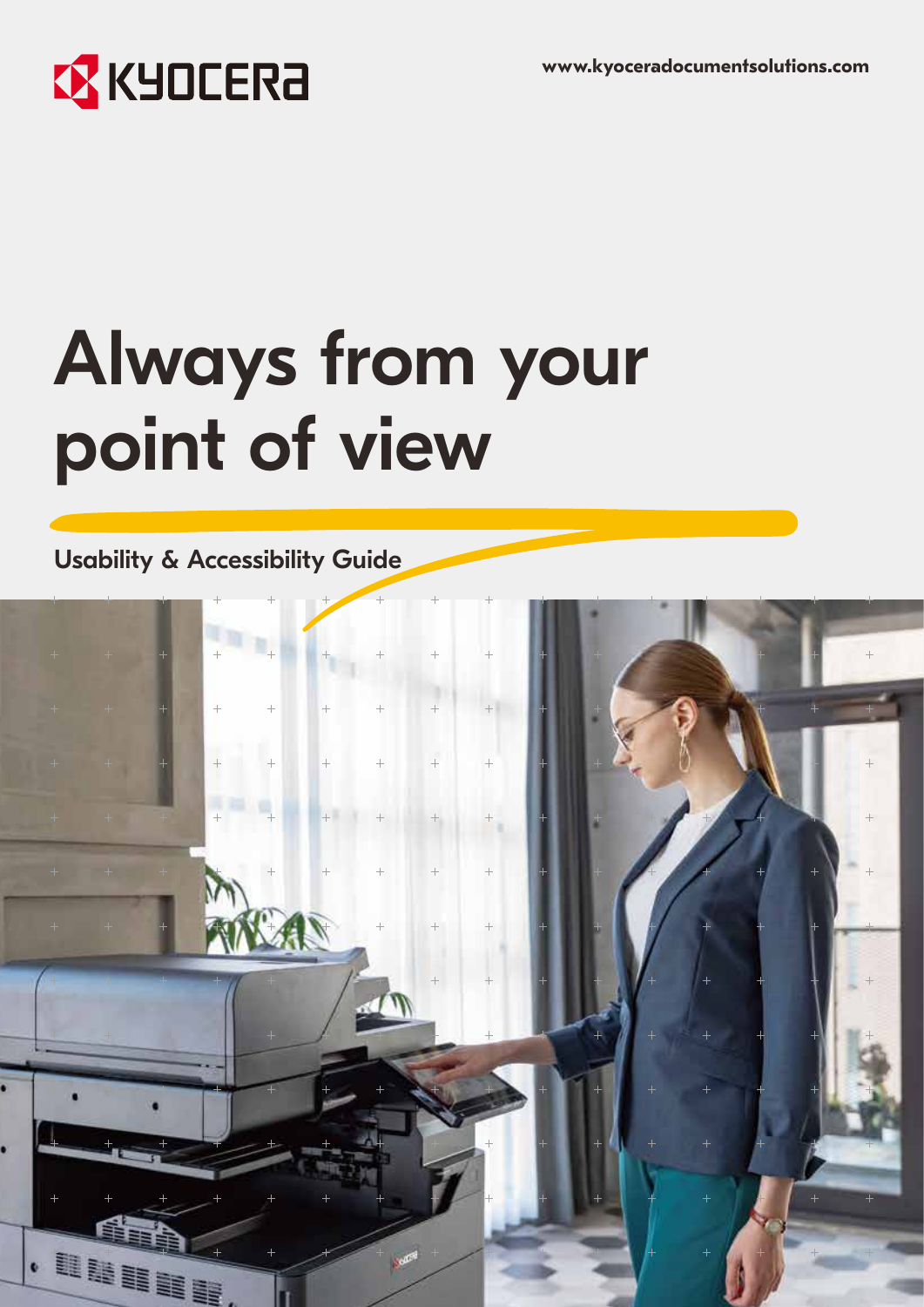## Always from your point of view

#### **User-centered design**

We wish to contribute to the business of customers by offering user-friendly document devices and services to as many people as possible.

We develop products based on the user-centered design process in order to deeply understand each customer and offer better products and services. This process consists of survey, planning, design, and evaluation. The repetition of this process allows us to identify challenges, including slight dissatisfaction that customers feel and concerns that customers have not noticed yet. This is a product development approach that implements improvements from various perspectives.

Through this activity, we promote the development of products that meet the needs of more customers.

Information about the usage and use problems of document devices is collected from sales and market support sites, call centers, and customer surveys, and is analyzed to identify and prioritize challenges to be solved.

#### **Survey Planning**

Planners, designers, and engineers discuss the challenges identified through surveys, to find the ideal products and their implementation methods. Experts in various fields engage in discussions depending on the theme of the challenge.

To commercialize the planned products, development team members, including designers and engineers, work together on product design. Furthermore, the designed products are reviewed based on user friendliness guidelines and check lists to bring them to perfection.

#### **Design Evaluation**

Simulation and product evaluation are carried out to verify if targets are achieved and new challenges are not caused. Customers and in-house monitors also participate in this verification. If there are problems, the product goes through the previous steps for reexamination.

This document presents various accessibility examples of our product. Features with special attention to vision, hearing, physical function, and recognition are indicated by the following icons.

#### **Vision**



Indicated with this icon are features with special attention to users under various visual conditions, including myopia, hyperopia, color amblyopia, amblyopia, and blindness.

#### **Physical function**



Indicated with this icon are features with special attention to users of different body sizes, users with upper or lower limb disorders, and users with muscle weakness.

#### **Hearing**



Indicated with this icon are features with special<br>attention to users with hearing difficulty or hearing loss.

#### **Recognition**



Indicated with this icon are features with special attention to users who are not familiar with the operation of devices or users who have difficulty in multiple operations or literacy.

Our product does not provide accessibility to all people. Only the features with special attention to the users explained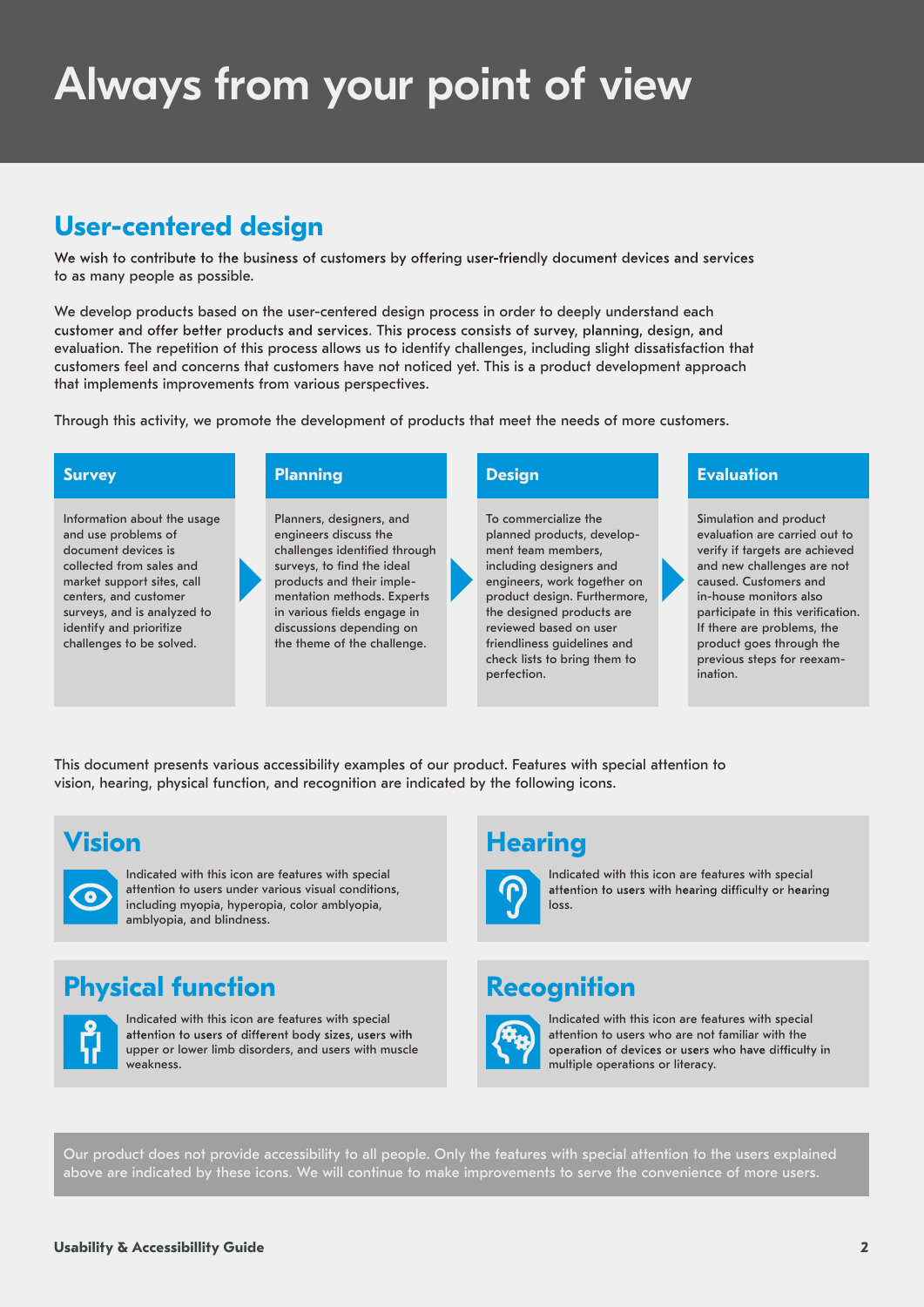### Operation panel

#### **Large touch screen**



Fonts and icons are displayed in large size on the large full-color touch screen. Furthermore, the finished quality and image of scanned document data and the image of saved print data can be previewed. Checking before printing ensures accurate operation.



#### **Scalable view**



The setting screen has a simple configuration with large fonts and buttons. Most setting operations can be carried out using the hard key numeric keypad only, so even users who are not familiar with the touch panel can operate the MFP easily. The heights of important letters are set to 4.8 mm or more.



#### **Intuitive & tablet-like operability**



Users can flick on the home screen, pinch on the preview screen, and display the soft key numeric keypad when necessary, just like when intuitively operating a smartphone or tablet device.







\*In case the hard key numeric keypad is optional.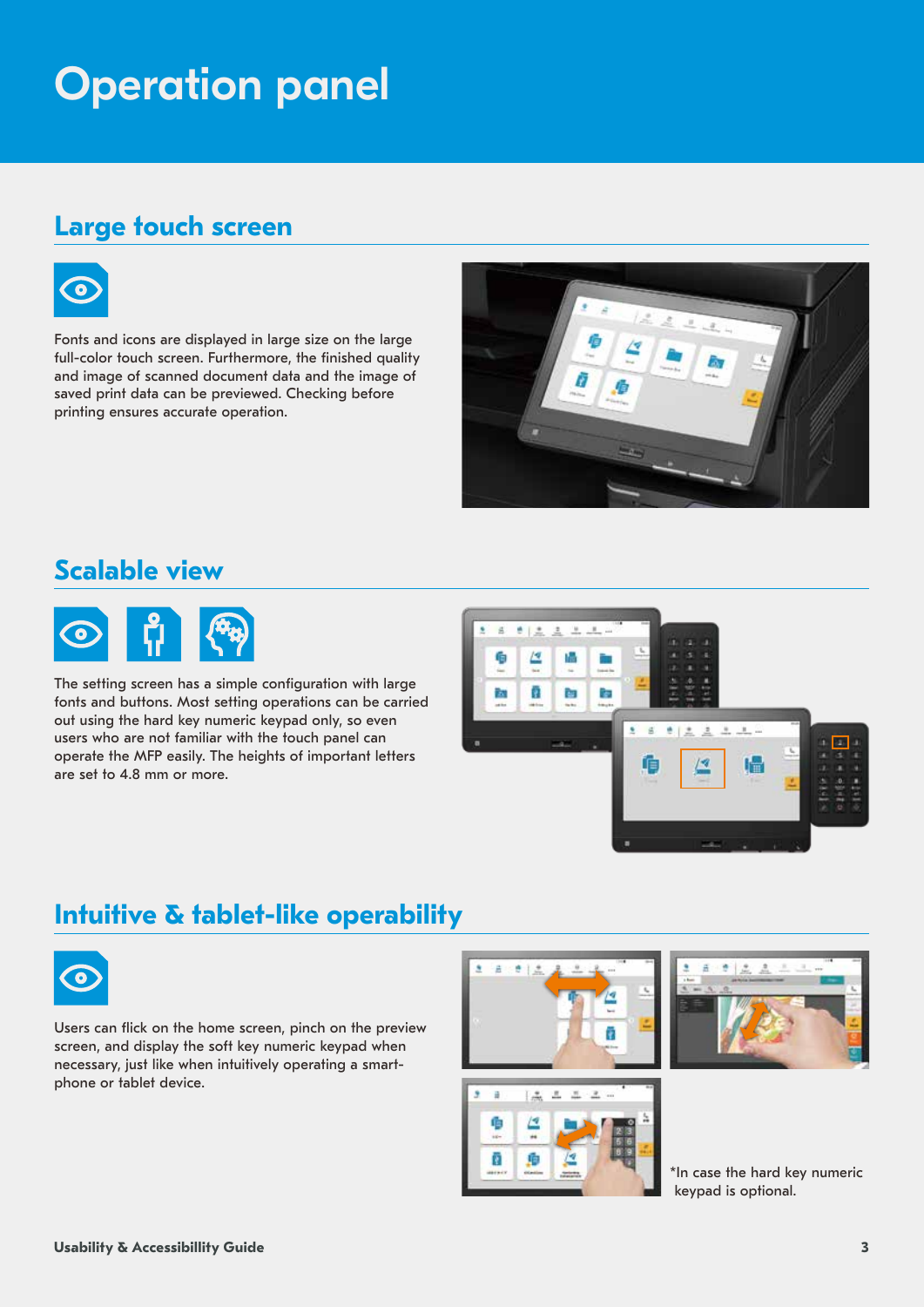### **Tiltable operation panel**



The operation panel is adjustable to an easily viewable angle. Users in wheelchairs and short-statured users can operate it at an optimal angle. This feature can reduce the glare of fluorescent light in the installation environment.



#### **Mobile accessibility**



Users can use smartphone or tablet device to control the MFP. Remote operation and without using the operation panel of the MFP can offer greater control flexibility.



#### **Remote device setting**



With the embedded server, the administrator can remotely track paper and toner levels and the status of optional equipment installed.

The embedded server also configures device settings, monitors jobs, and manages document boxes and address books.

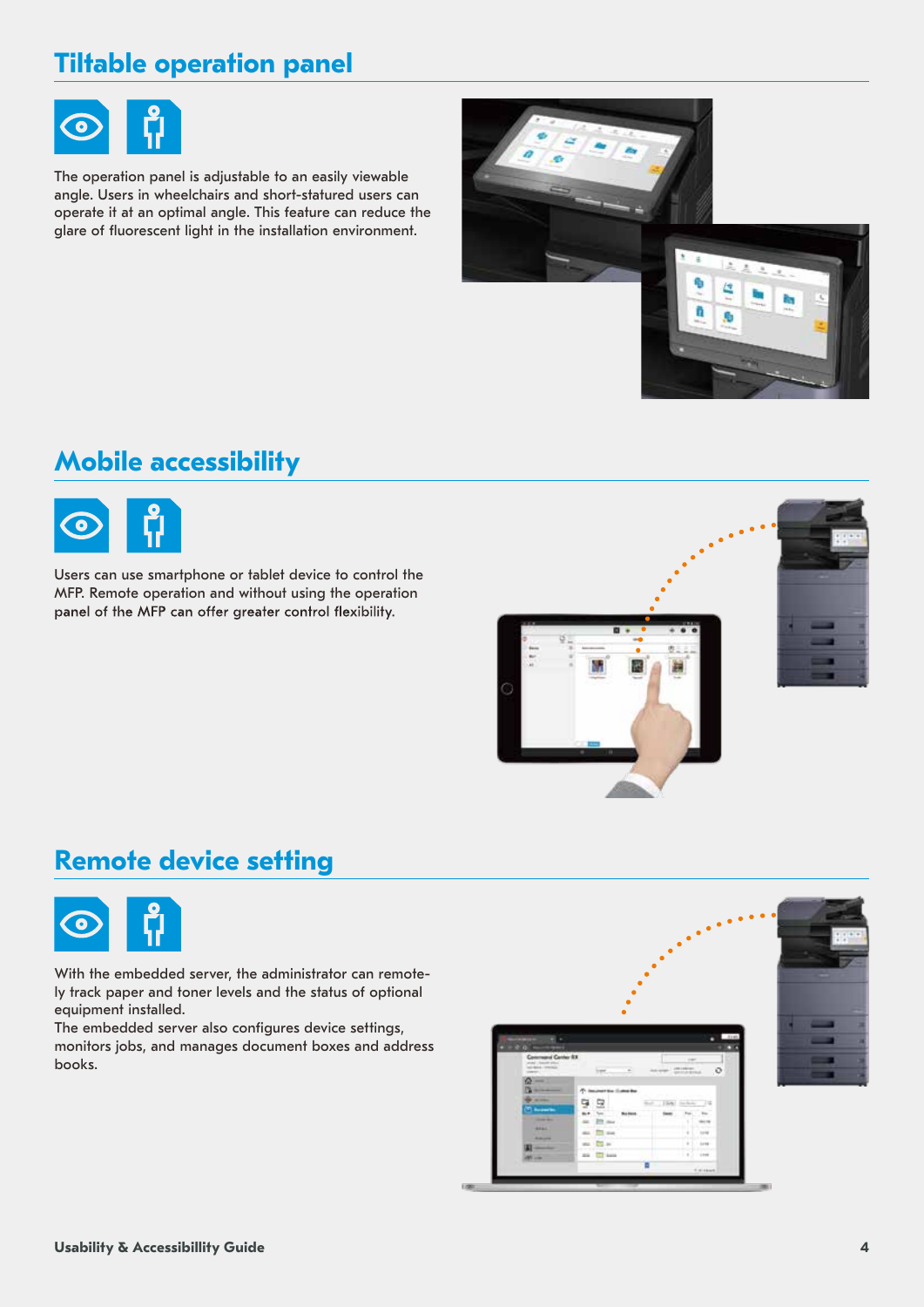#### **Easy-to-read operation panel**



The operation panel has a high contrast between the black background and the white letters in order to highlight letters.



#### **Embossed marks**



The Start key, the Stop key, and the "5" key on the numeric keypad have an embossed dot or bar mark to allow tactile recognition.



#### **Wide visibility operation panel**



The operation panel is placed in a position easily viewable and usable for users in wheelchairs and short-statured users.

\*TASKalfa 7054ci / 6054ci / 5054ci / 4054ci / 3554ci / 2554ci / 7004i / 6004i / 5004i / 4004i / 6053ci / 5053ci / 4053ci / 3553ci / 3253ci /2553ci / 6003i / 5003i / 4003i

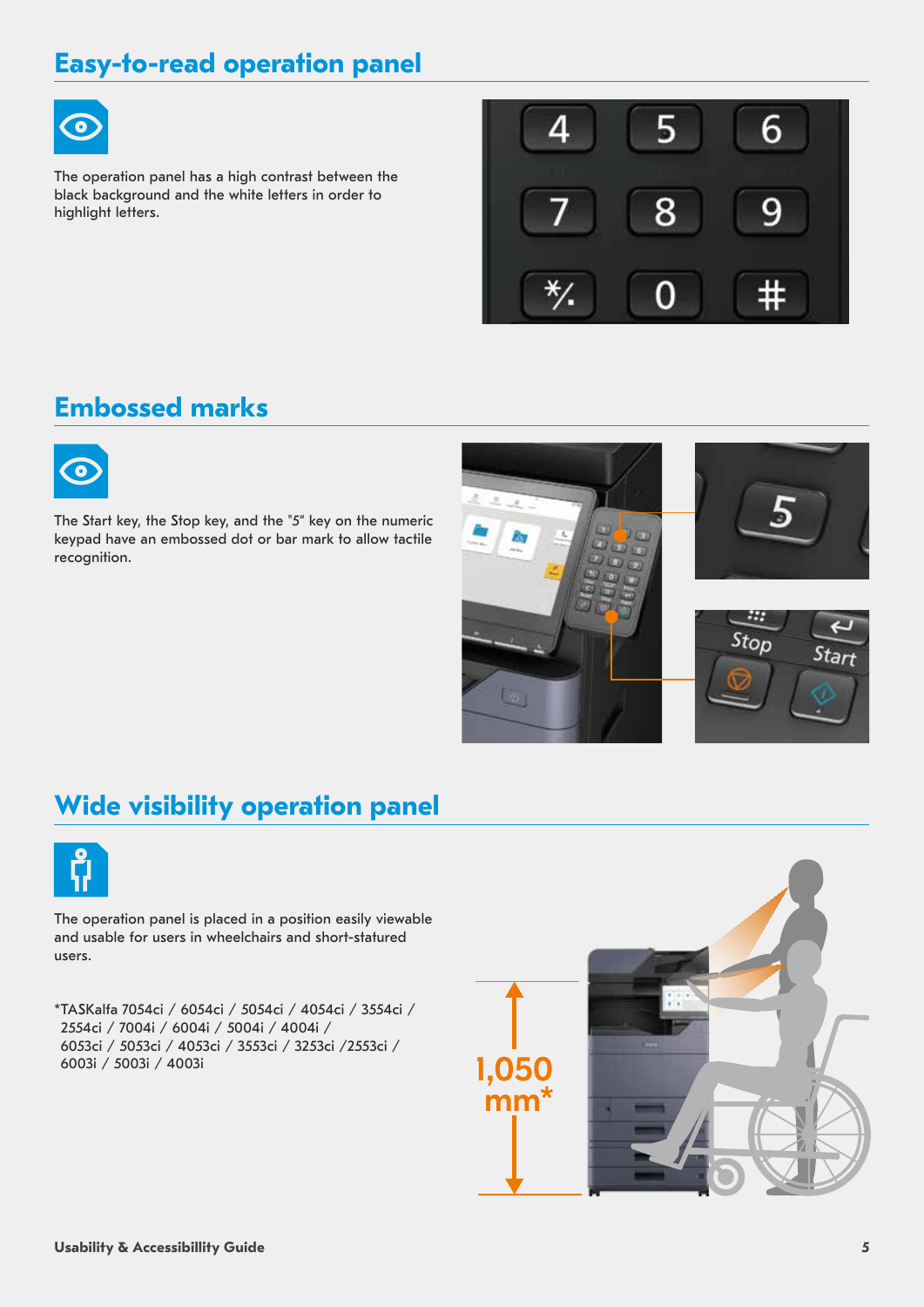#### **Automatic reset time change**



Users can change the automatic reset time and deactivate the automatic reset function. These features help users to operate the MFP slowly.



#### **Optional shortcuts**



Users can register shortcuts of frequently used functions and addresses to display them on the home screen. Users also can add business application icons on the screen.

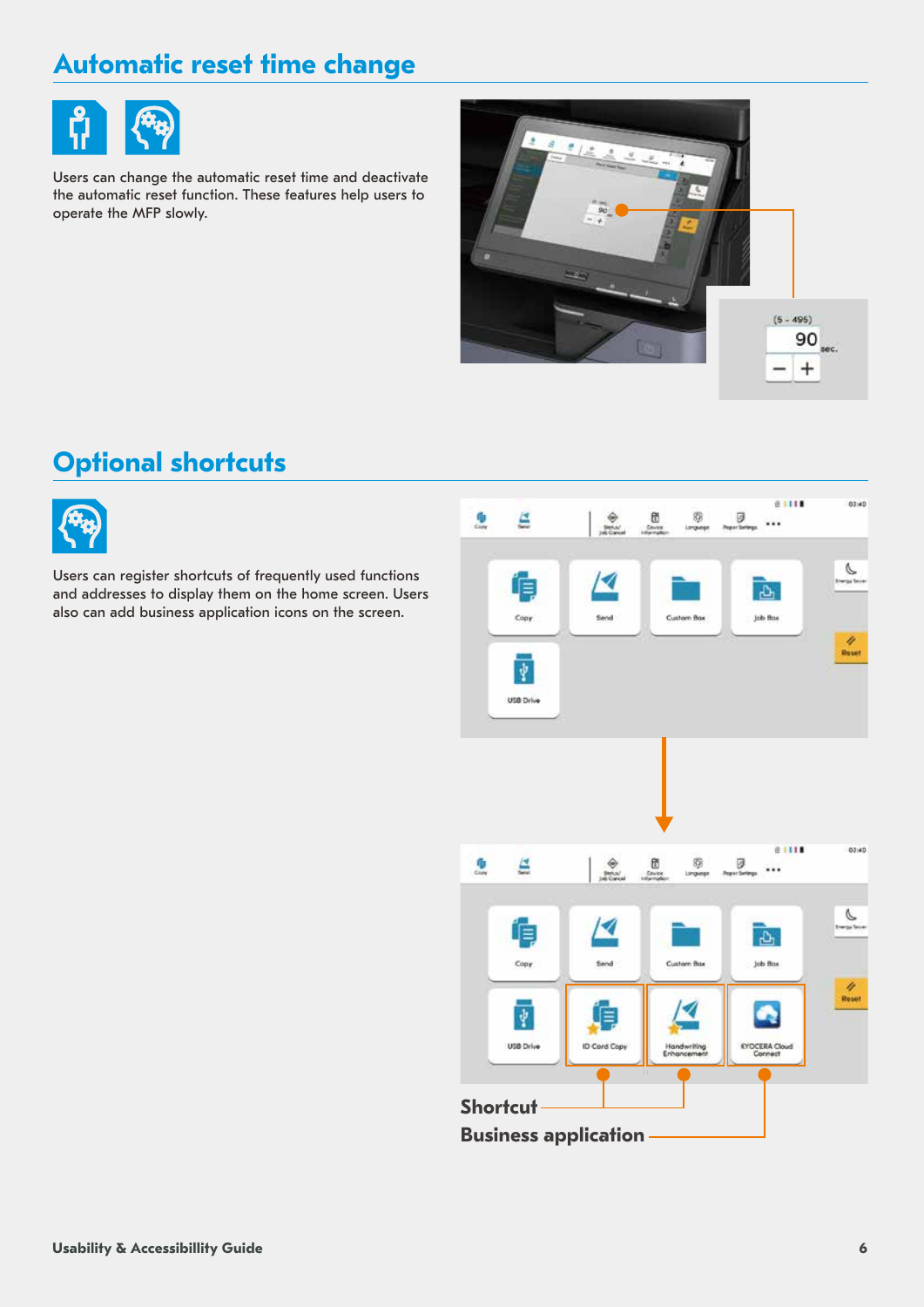#### **Animated operation guidance**



Users do not need to memorize the procedures for clearing paper jams and replacing consumable items (toner and paper). The animated guidance is displayed on the operation panel, so users can follow the guidance to carry out each operation smoothly.



#### **Multi language support**



Users can change the language for the operation panel anytime.



#### **Help screen**



Help guidance for device operation makes the navigation easy to follow.



**L'Assistant a National**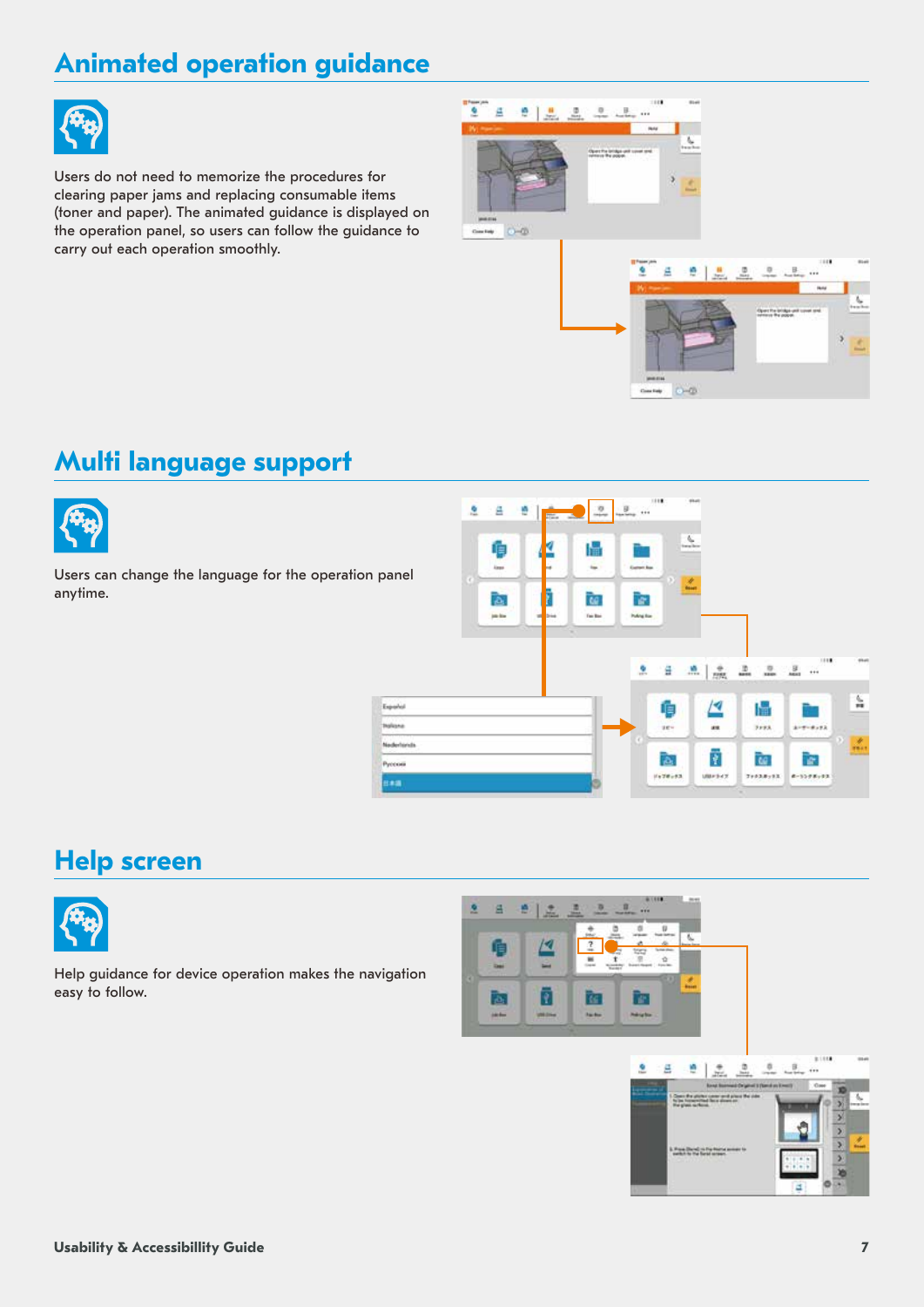### Paper drawer

#### **Smooth sliding**



Users can open and close the paper drawer with just a slight force. Furthermore, the semi-auto-closing paper drawer does not need to be pushed to the end. The paper guide can be adjusted with a slight force by one hand.



#### **Easy-access handle**



An easy-access handle is adopted for the paper drawer for handling with either an overhand grip or underhand grip. Users can carry out paper replacement from a posture that allows easy operation.



#### **Automatic paper size detection**



The paper size is automatically detected according to the paper guide. This prevents setting errors.

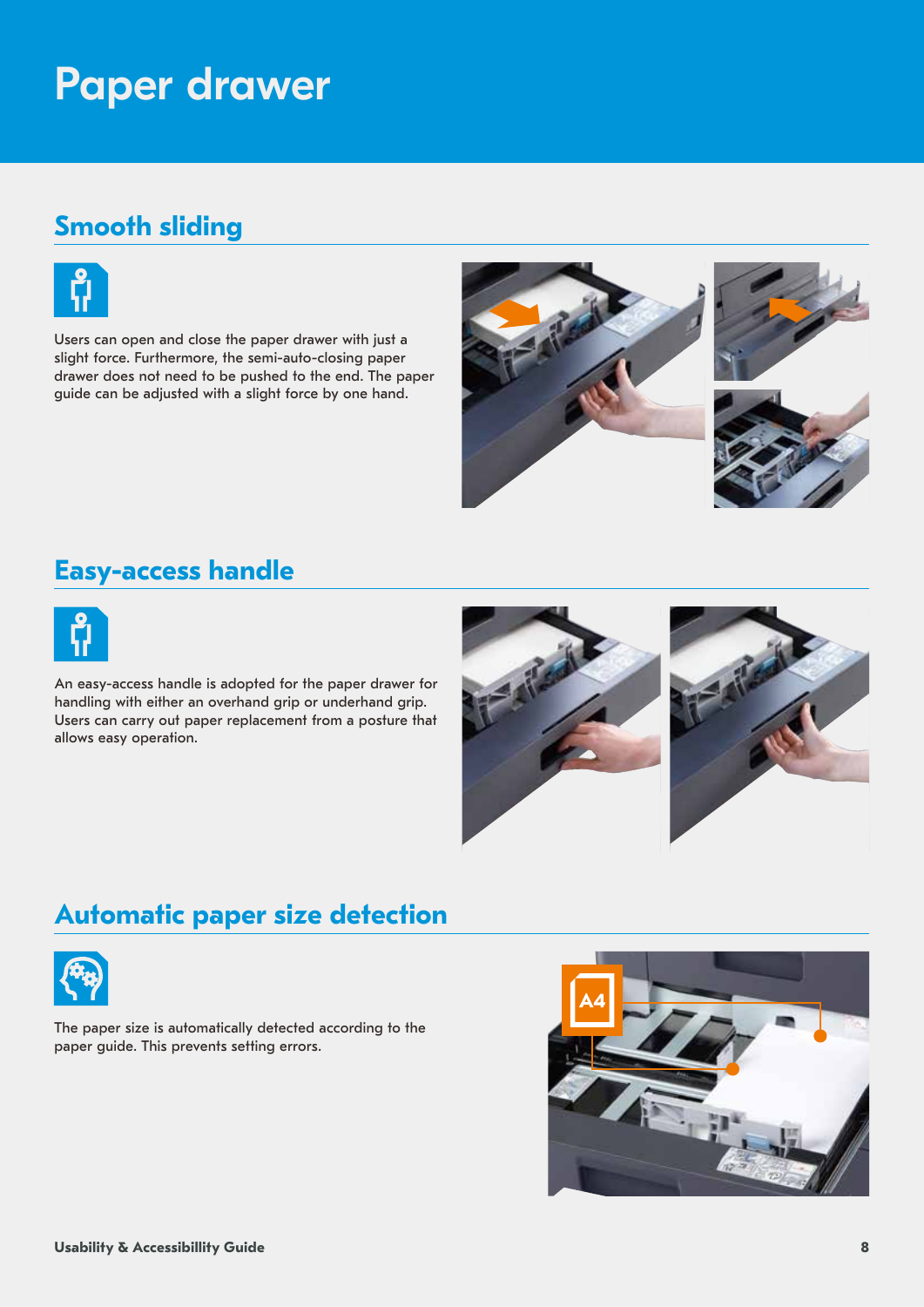### Toner container

#### **Toner locking system**



When a toner becomes empty, only the toner container cover automatically opens. This allows accurate and easy replacement of the toner container.



#### **Color name code indication**



To distinguish toner colors, the color codes are attached to each container and insertion slot.



#### **Easy-to-operate toner insertion position**



The toner containers are located in a position to facilitate easy replacement.

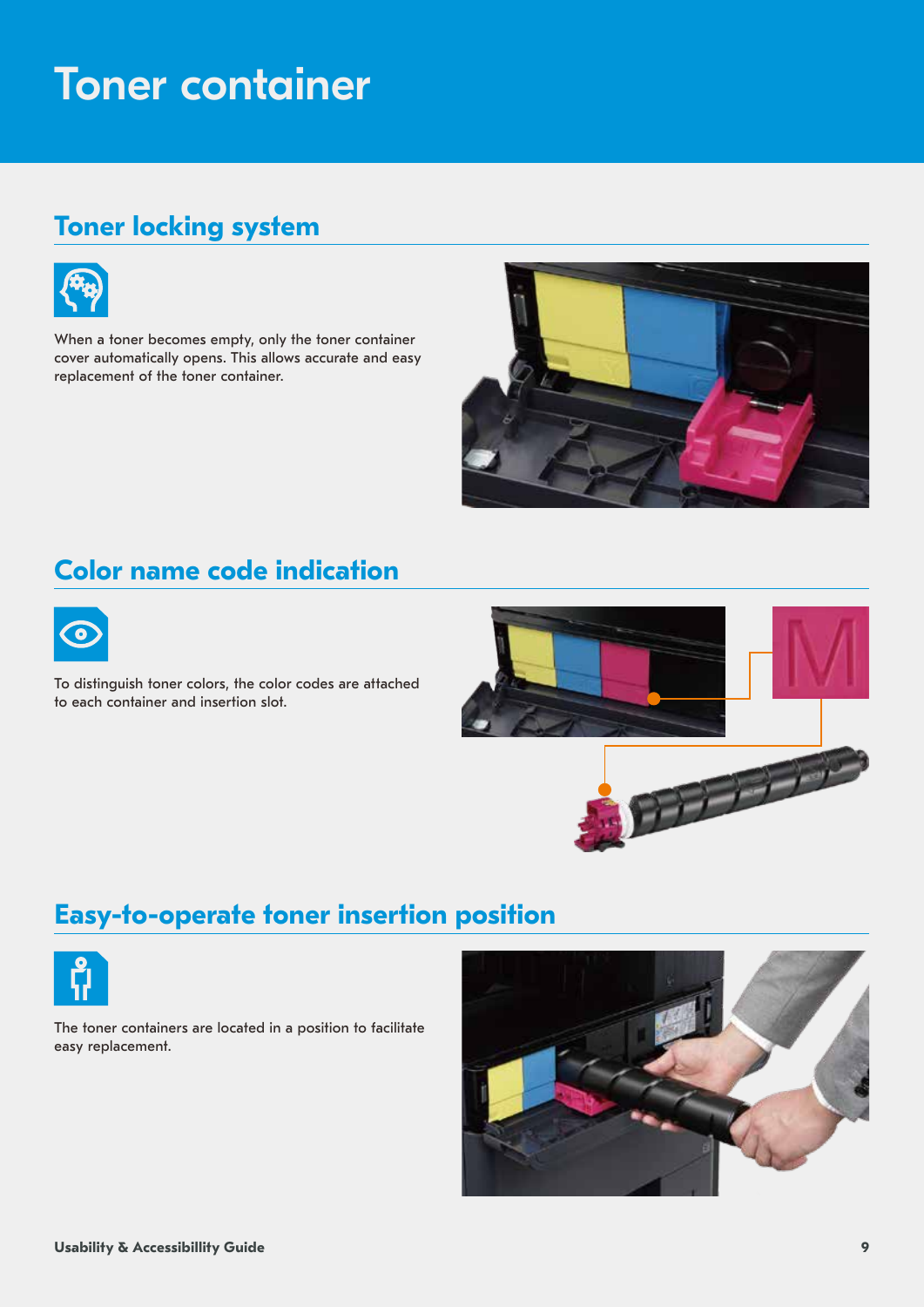### Document processor

#### **Wide visibility document size indicator**



The document size indicator is tilted so that a user in a wheelchair can set documents easily.





#### **LED for document processor status**



The document processor is equipped with an LED lamp to check the operating conditions.





#### **Highly visible document output tray**



The document output tray is colored black. This highlights the contrast with the documents, increasing the visibility of ejected documents. Furthermore, the tray is shaped so that documents can be removed easily.

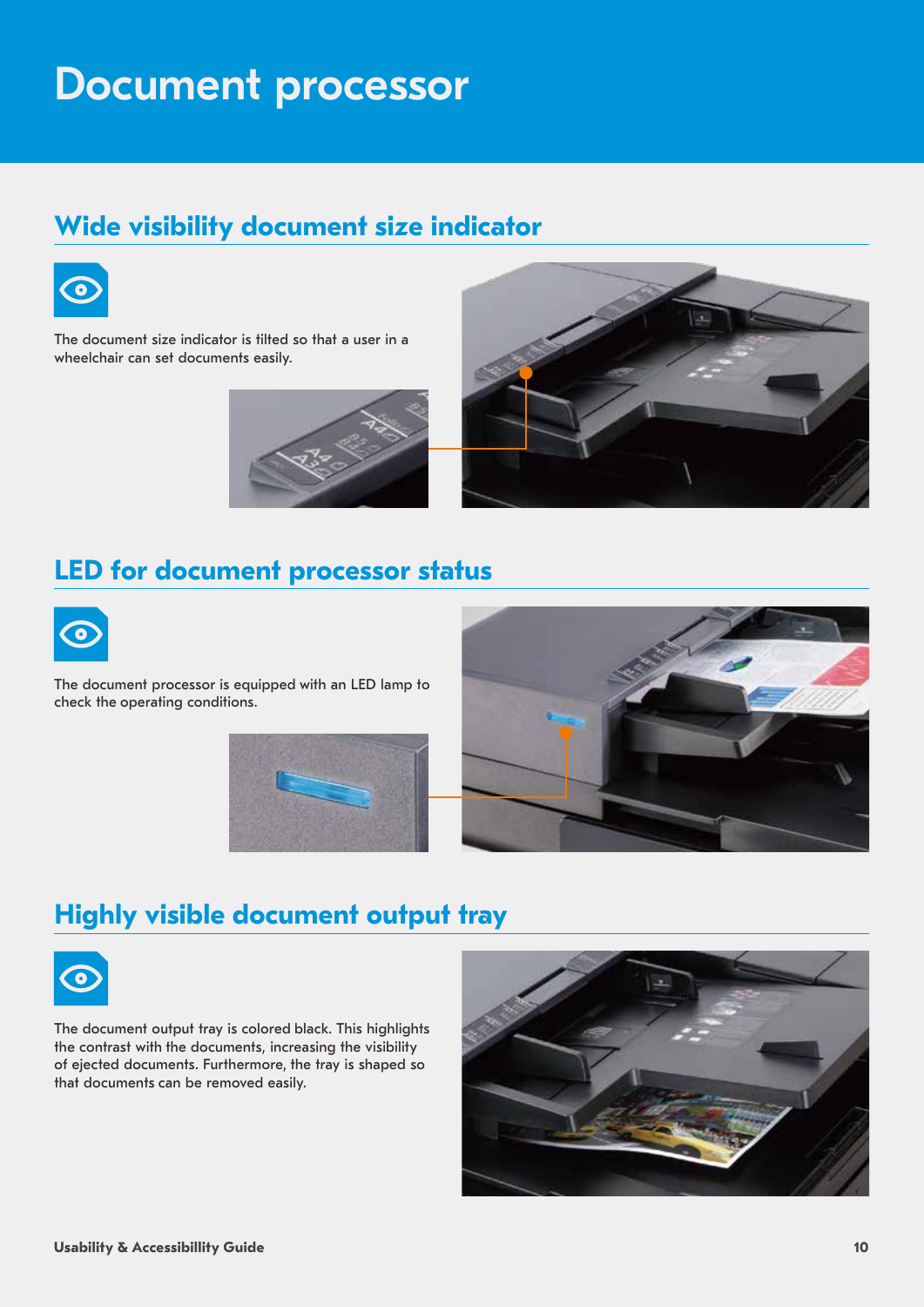### **Blank page skip**



If blank pages are included in documents, they are automatically skipped for scanning. This function eliminates the need to delete blank pages after scanning.



### Output tray

### **Highly visible paper output tray**



The paper output tray is colored black. This highlights the contrast with the papers, increasing the visibility of papers. Furthermore, the tray is shaped so that papers can be removed easily.

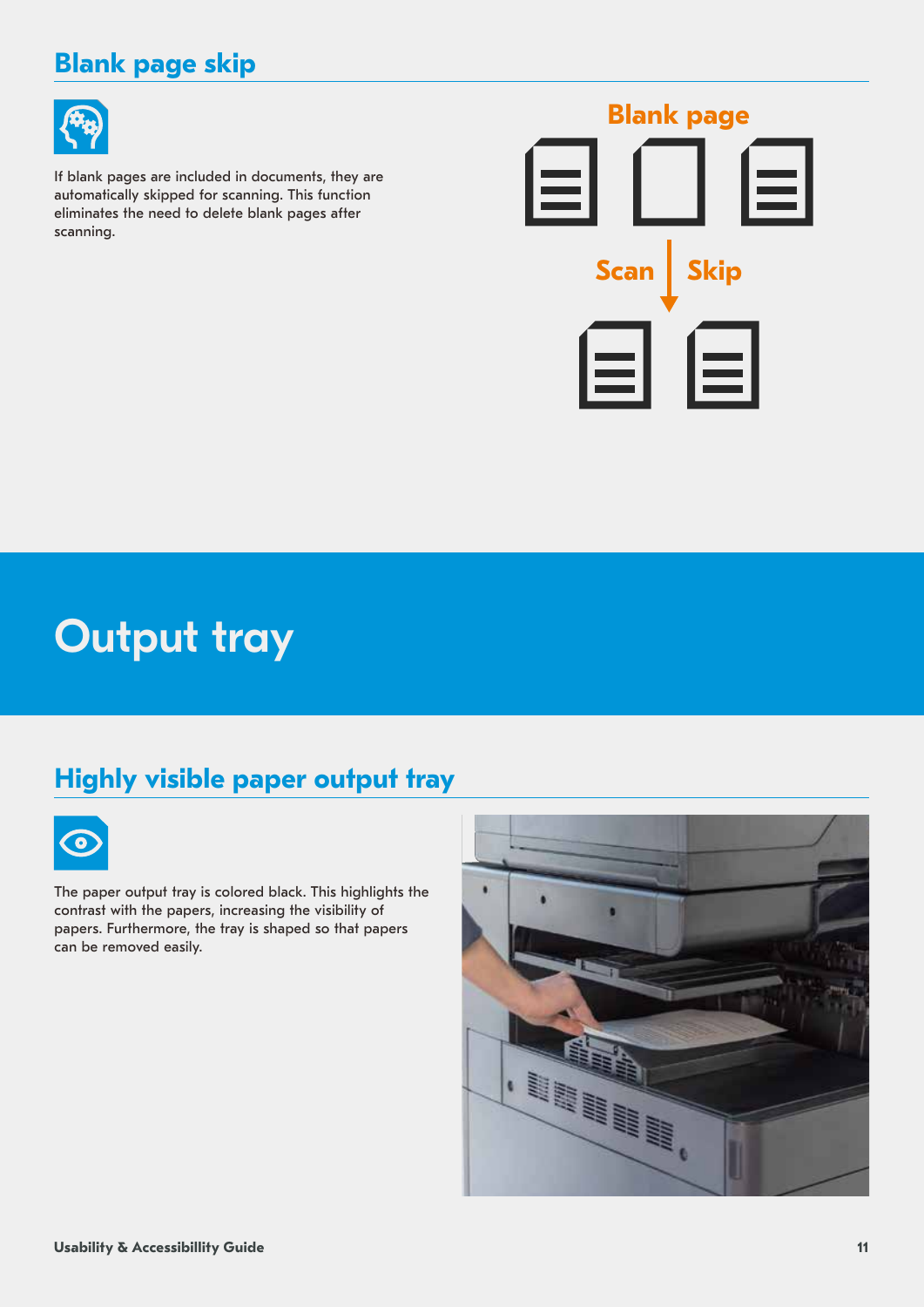### Other operation areas

#### **Distinguishable color arrangement**



Not only the operation panel, but also the other operation areas, the labels, etc. are color-coded so that the user can easily distinguish these from the surrounding areas.



#### **Marked operation parts**



The operation parts are color-coded and marked with alphabetical symbols to enhance their visibility.

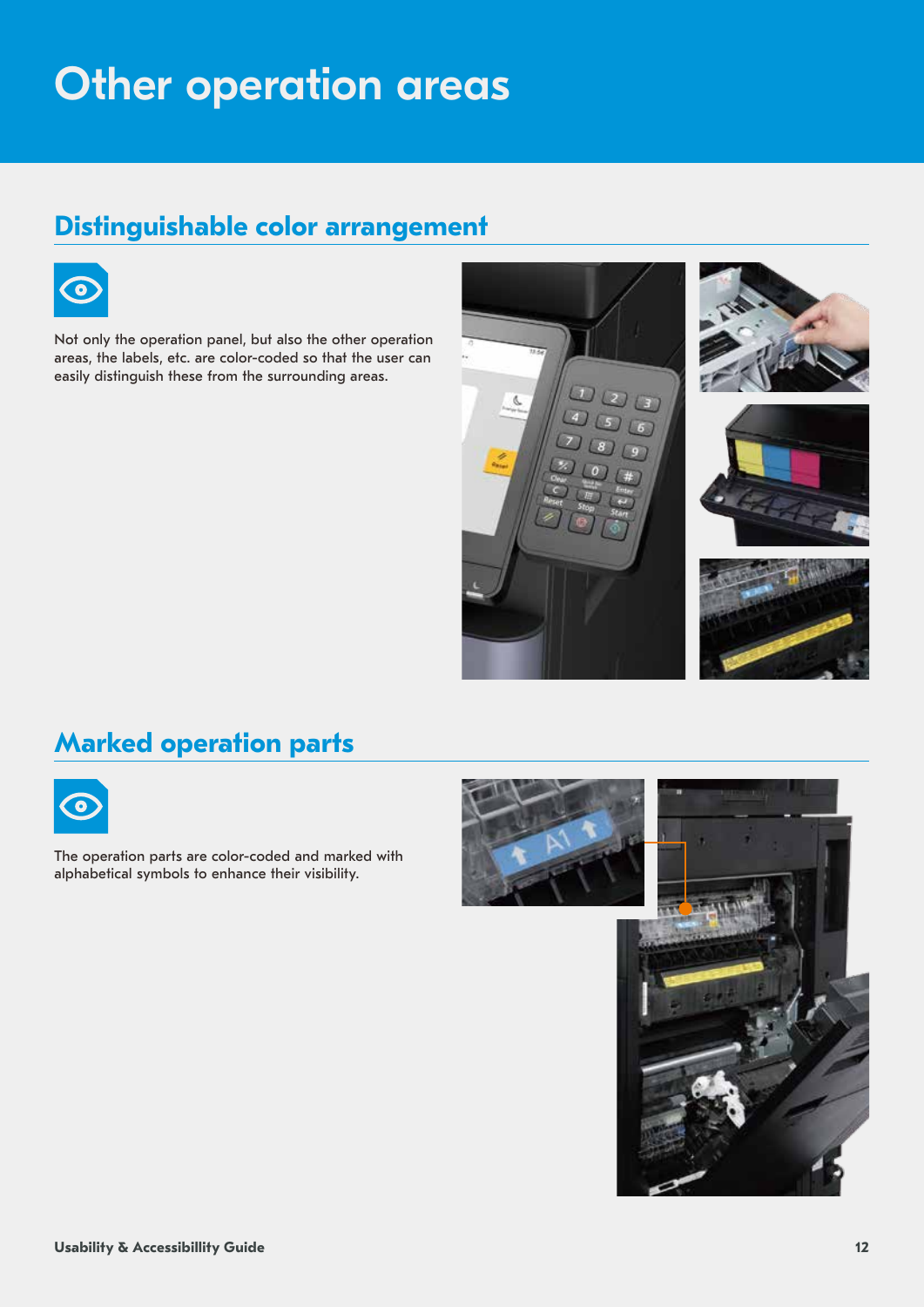## Notification light & sound

#### **LED for device status**



An LED notification lamp is equipped with a MFP that allows the user to visually check the operating conditions away from the MFP. This lamp helps users with hearing difficulties to recognize the "paper empty" and other problems.



#### **Easy-to see notifications**



The color of the LED lamp is designed in consideration of different color visions.



#### **Easy-to hear notifications**



The notification sound patterns are adopted so that elders and visually impaired users can also check if the MFP is operating normally.

Disabilities  $-$  Office Equipment  $-$  Auditory Signals: Standard for auditory signals specified by the Japan Business Machine and Information System Industries Association (JBMIA) (partially compliant) JBMS-71:2017 Guidelines for Elderly Persons and Persons with

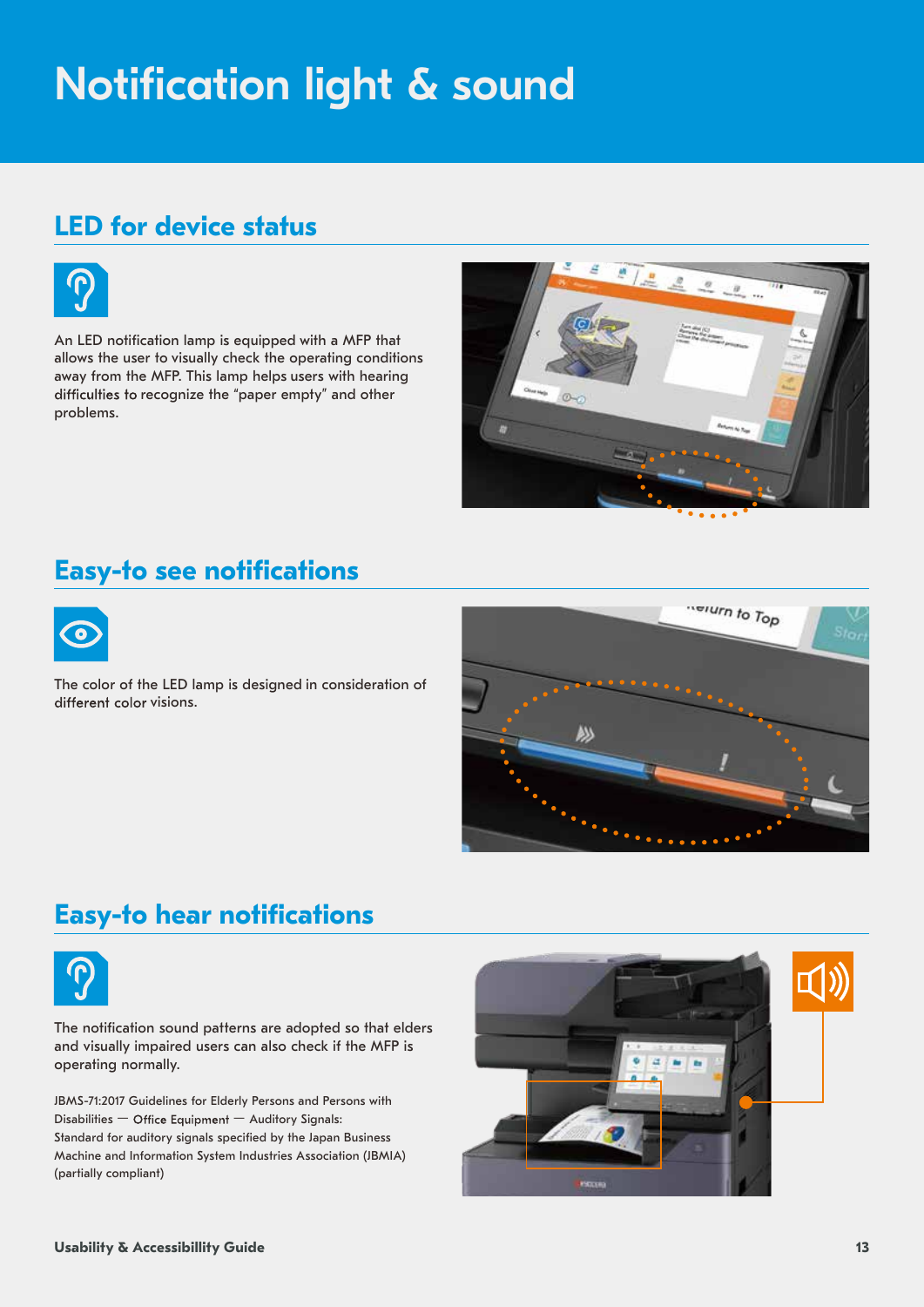#### **Sound volume adjustment**



The notification sound levels are adjustable to the operating environment and the user's condition.





### Other optional features

### **IC card authentication**



An IC card can be used for management when using MFPs without entering the user name and password. This also allows users who are not familiar with the use of the operation panel to conduct authentication easily.



#### **Document tray**



The document tray can be used as a work table for organizing documents and print-outs and as a space for placing documents on temporarily.